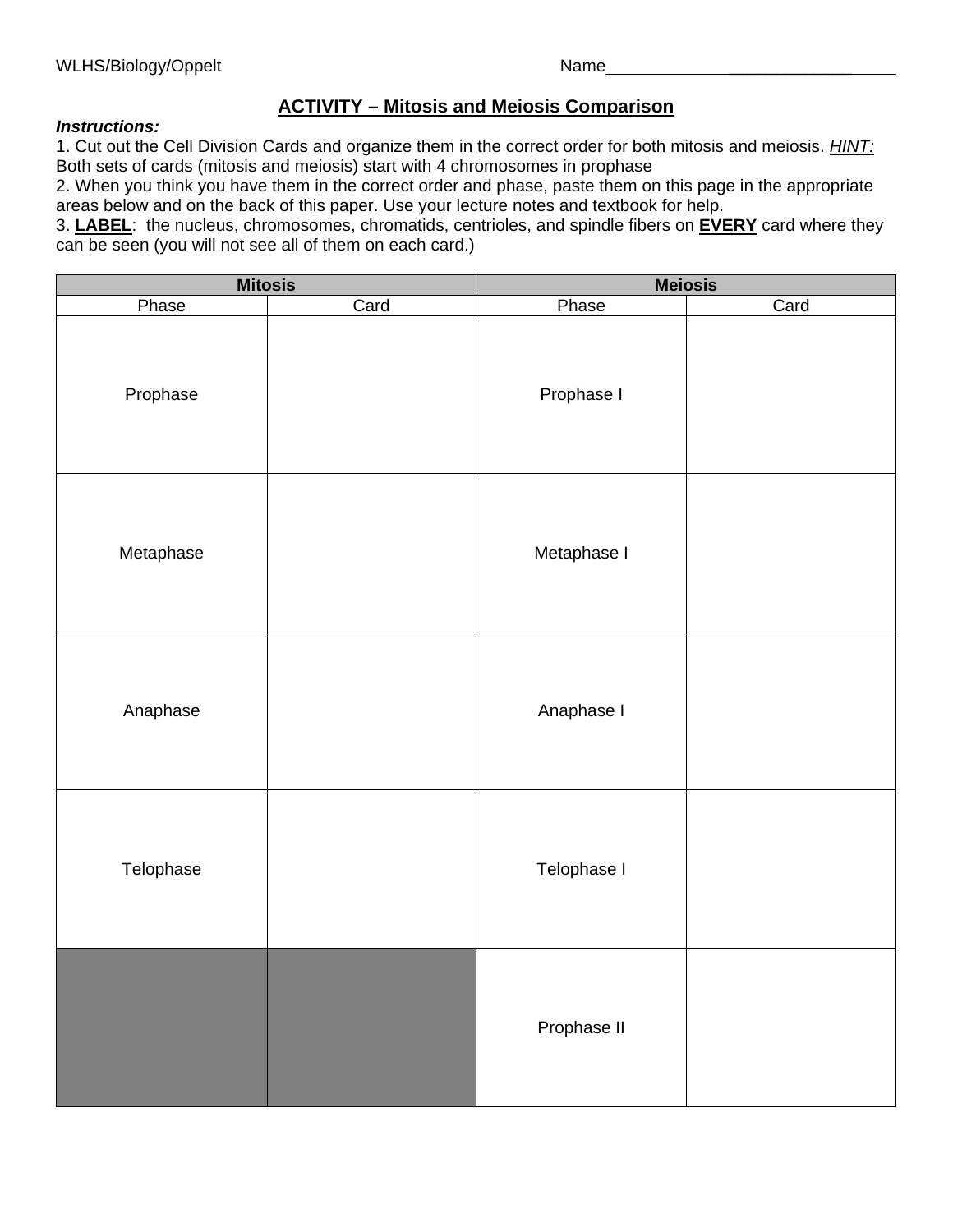|  | Metaphase II |  |
|--|--------------|--|
|  | Anaphase II  |  |
|  | Telophase II |  |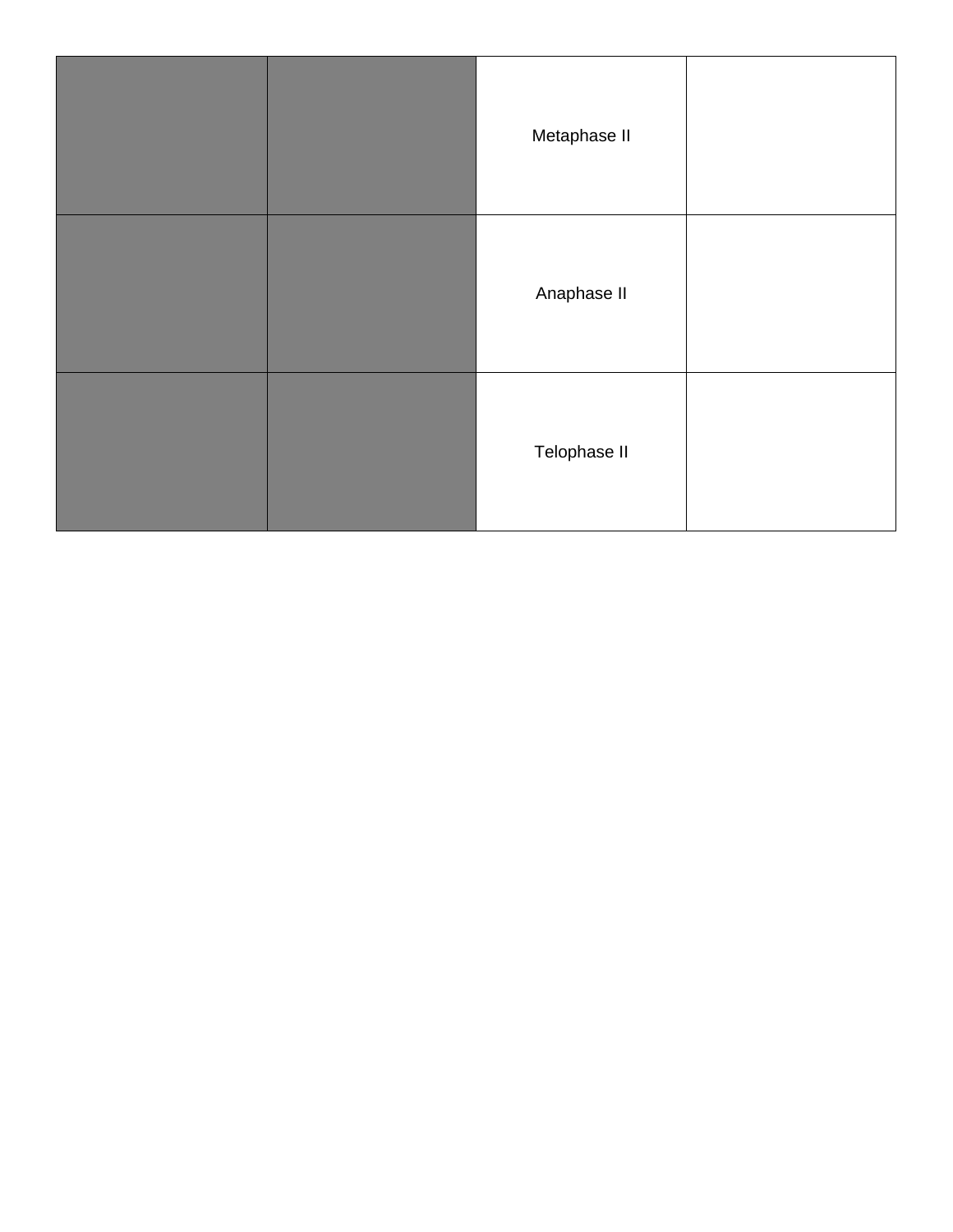## **Mitosis and Meiosis Comparison**

|                                                                                                                                              | <b>MITOSIS</b> | <b>MEIOSIS</b> |
|----------------------------------------------------------------------------------------------------------------------------------------------|----------------|----------------|
| Does the cell have interphase-<br>(does it copy all its DNA)-before<br>each process occurs?                                                  |                |                |
| Summarize the overall purpose or<br>goal of each process.                                                                                    |                |                |
| How many stages to each<br>process are there? List/name<br>each stage.                                                                       |                |                |
| Does each process change the<br>number of chromosomes per<br>cell?                                                                           |                |                |
| How many daughter cells does<br>each process make?                                                                                           |                |                |
| How similar are the daughter cells<br>each process makes?                                                                                    |                |                |
| If a human cell with a<br>chromosome number of 46<br>undergoes each process, what<br>number of chromosomes will be<br>in each daughter cell? |                |                |